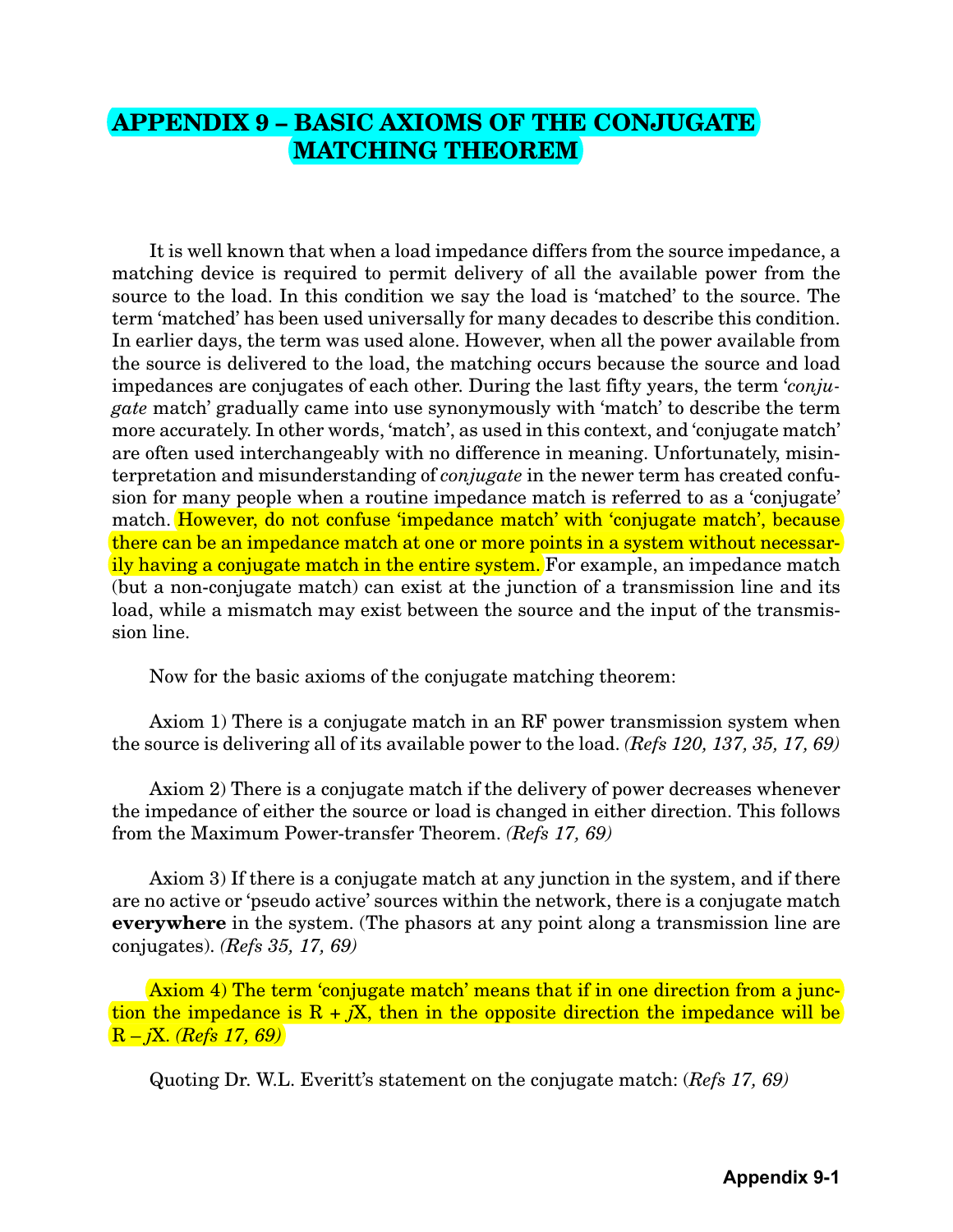"**Theorem** — If a group of four-terminal networks containing only pure reactances [*includes lossless transmission lines*] are arranged in tandem to connect a generator to a load, then if at any junction there is a conjugate match of impedances, there will be a conjugate match of impedances at every other junction in the system."… [*Parentheses mine*]

"If the dimensions [*values*] of the network elements are such that there is a conjugate match at any one of the junctions, there must be a conjugate match at all the junctions. Since the networks contain only pure reactances, there can be no dissipation, and all the power absorbed at the input of the first network must be transferred to the output. If at any junction there should not be a conjugate match, then by adjusting the impedance beyond the junction an increased absorption of power could be obtained. This would require an increase in power delivered by the generator, which is an impossibility. Therefore there must be a conjugate match at all junctions."…

*"The Conjugate Theorem also shows that in a sequence of matching networks it is necessary to match at only one junction if the networks are non-dissipative. In actual practice, since there is usually some dissipation, it is frequently desirable to adjust at more than one point. An example is a radio transmitter feeding a line, which in turn is coupled to an antenna. If the line were non-dissipative it would be only necessary to adjust the matching conditions at one point."*

Quoting from Robert W. Beatty, NIST, *Microwave Mismatch Analysis, (Ref 120)*:

1) Conjugate match—The condition for maximum power absorption by a load, in which the impedance seen looking toward the load at a point in a transmission line is the complex conjugate of that seen looking toward the source.

2) Conjugate mismatch—The condition in the situation above in which the load impedance is not the conjugate of the source impedance.

3) Conjugate mismatch loss—The loss resulting from a conjugate mismatch.

[Conjugate mismatch loss is not a dissipative loss, but is identical to reflection loss, which represents only the inability of the source to deliver all of its available power to a mismatched load.]

 $4)$  Z<sub>0</sub> match—The condition in which the impedance seen looking into a transmission line is equal to the characteristic impedance of the line.

 $5)$  Z<sub>0</sub> mismatch—The condition in which the impedance seen looking into a transmission line is not equal to the transmission-line characteristic impedance  $Z_0$ . In general, a conjugate match is a case of  $Z_0$  mismatch.

 $6$ ) Z<sub>0</sub> mismatch loss—The loss resulting from a Z<sub>0</sub> mismatch, which is canceled by the reflection *gain* obtained with a conjugate match *(Ref 19, Sec 4.1.3).*

7) Conjugate available power—*Maximum* available power.

8)  $\mathbb{Z}_0$  available power—The power a source will deliver to a  $\mathbb{Z}_0$  load.

More from Robert W. Beatty on the conjugate match in terms of 'conjugate *mismatch' (Ref 137)*:

*"Conjugate mismatch is useful when one is given the available power PA from a given generator, and wishes to determine the power P1 that it will deliver to some speci-*